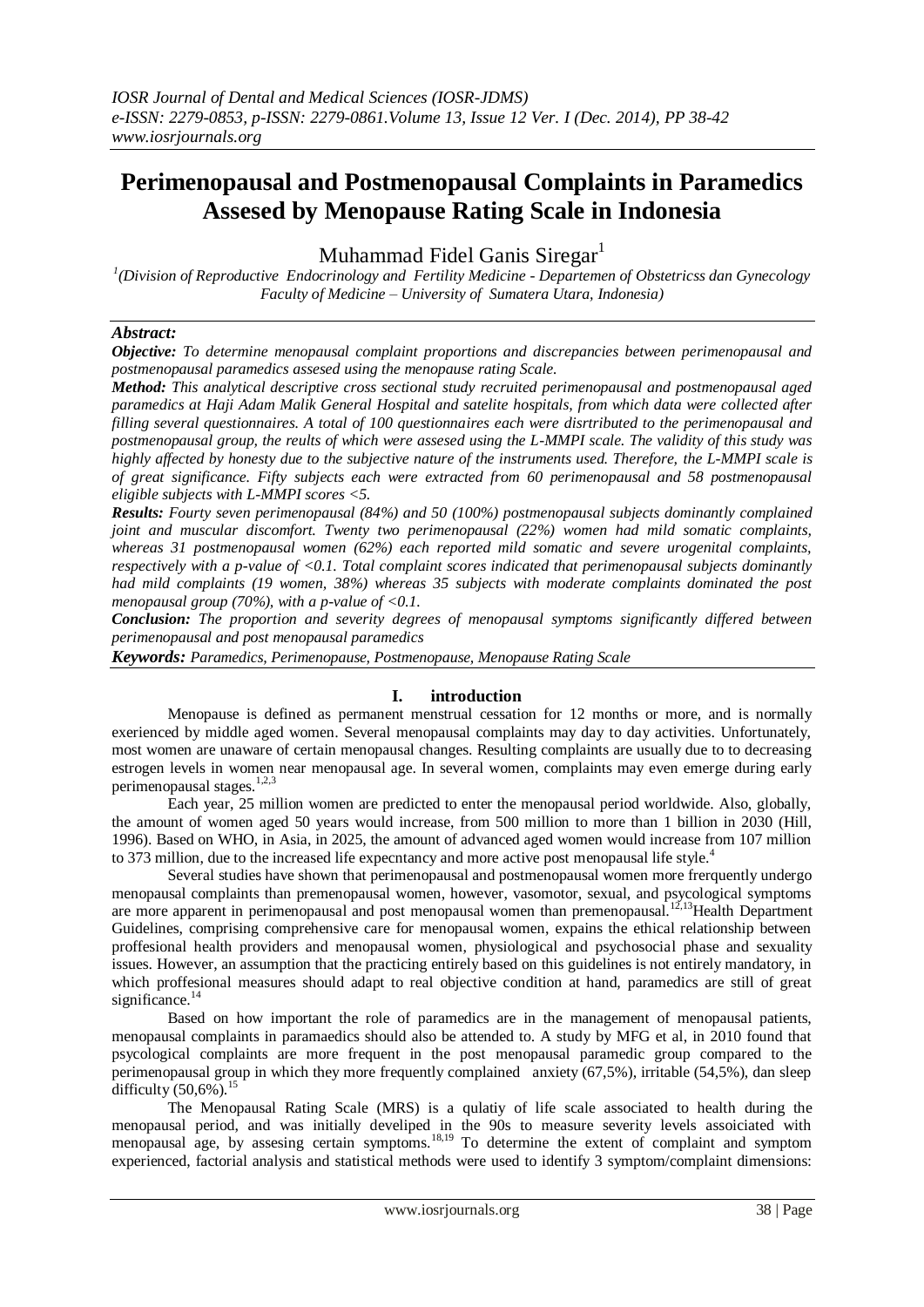psycological, somatic-vegetatif, and urogenital factors, that explain the 59% total variance, indicating the scale efficiency using only 11 items compared to other International scales.<sup>18,20</sup>

This study aimed on determining the proportion of perimenopausal and post menopausal complaints in paramedics, and whether there are any severity levels discrepancies between perimenopausal and post menopausal periods..

### **II. Methods**

This analytical descriptive cross-sectional designed study, collected data from questionnaires filled perimenopausal and post menopausal women at Haji Adam Malik and Networking Hospitals of the Faculty of Medicine from November 2013 – December 2013 until a minimal amount of subjects were obtained.

Paramedic women aged > 45 years, serving at haji Adam Malik Hospital and Networking Hospitals during the above period, whom were menopausal for at least 12 consecutive months, underwent the L-MMPI (Minnesota Multiphasic Inventory Lie Scale) with a raw score < 5, who volunteered to particpate, with no previous uterine or ovarian extracting procedures and did not receive any hormonal replacment therapy or contraceptive pills for the past 6 months, with no psyciatrical disorders and metastatic diseases, were included in this study.

Eligible subjects were interviewed from which age, parity, marital status, Last Menstrual Period, history of surigical procedures, academic degree, working unit, body weight and height, and history of contraceptive use, were noted.

The L-MMPI scale, an integrated part of the MMPI (Minnesota Multiphasic Personality Inventory) scale was then filled. The use of this scale was esstential, due to the sel rating of subjective nature of this study. Thus the validity of this study was highly affected by honesty in filling these instruments.

This scale has been used since 1949 Internationally in both the health and educational sectors. This scale comprises 15 questions that should be answered by either "Yes" or "No". The "raw score" was determined by the amount of "No" answers, at most 5 from 15. A raw score ecxceeded 5 indicated a dishonest tendency in answering the given questions, consequently excluding the subject.

Menopausal symtoms were measured using the **Menopause Rating Scale** (MRS), that comprised of 11 items to assess menopausal symptoms, and was divided into three subscales: (a) somatic – hot flushes, cardiac arrythmia, sleep disorders and muscle and joint issues (item 1-3 and 11), (b) psycological – depression, irritablility, anxiety and physical and irritablility, anxiety and physical and mental fatigue (item 4-7), and (c) urgenital bladder and vaginal dryness issues (item 8-10). Each item was assessable, from 0 (negative), until 4  $(1=$  mild,  $2=$  moderate,  $3=$  severe,  $4=$  very severe).

The total score for each subscale was the amount of each item from each subscale. The total MRS was the total amount of each subscale.

Data were prossessed using a computer program from which data were presented in frequency distribution tables and narated descriptively. Intervariable analysis was perfomed using the chi-square with a 90% CI.

#### **III. Results**

Table 1 describes the charecteristics of samples based on age, from which all  $45 - 50$  year aged women were still perimenopausal whereas 51 – 55 year old women were generally menopausal (90%). All subjects were married. Most of perimenopausal and post menopoausal women had a Diploma degree (52% and 64%, respectively).

Most perimenopausal and post menopausal women were multiparous (80%). Thirty four percent of perimenopausal women each worked at the emergency room and wards, whereas 94% postmenopausal women worked at the ward. Most perimenopausal and post menopausal women were normoweight.

Table 2 described complaints experienced by perimenopausal and postmenopausal women from which perimenopausal women most frequently complained joint and muscle discomfort (84%), depression and mood swings (68%) and also physical and mental fatigue (68%).

Post menopausal patients most frequently complained jont and muscle discomfort (100%), sexual disorder issues (94%), and vaginal dryness (88%).

These results confirmed findings by Rahman A et al, in 2010 and a study by Chedraui P in 2007 in which joint and musccular discomfort was most frequently experienced (80,1%)

Most perimenopausal women complained depression and mood swings and also physical and mental fatigue, suitable to the findings by Rahman (2010). Urogenital complaints of sexual desires and vaginal dryness was dominant in postmenopausal women, also confirming results by Rahman (2010).

Table 3 shows that most perimenopausal women had less somatic complaints (44%), whereas post menopausal mothers had mild complaints (62%). Chi-square test obtained a p-value<0,1, indicating a signficant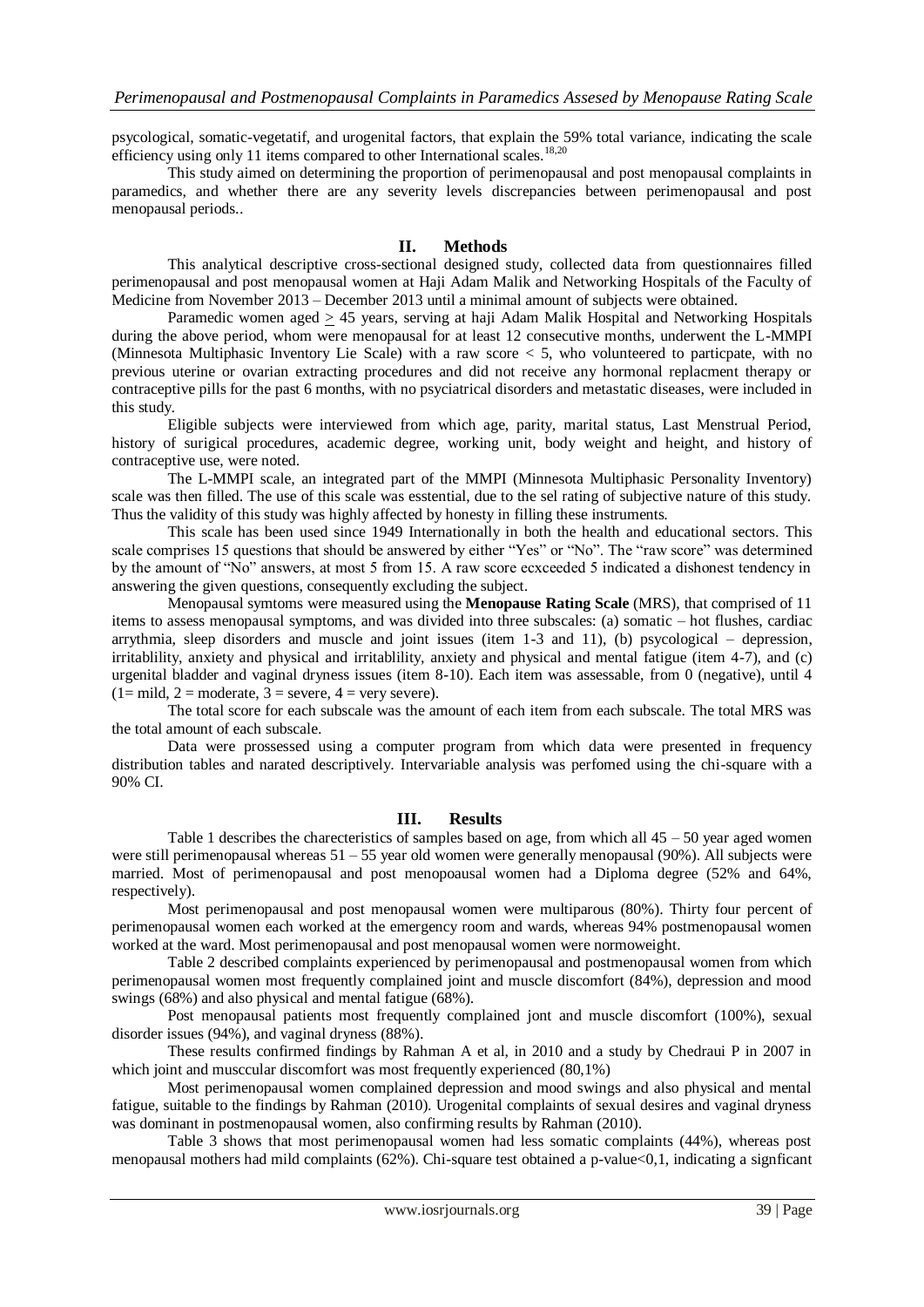association between somatic complaints and menopausal status, also confirming the hypothesis proposing an association between somatic complaints and menopausal status.

Similar findings were reported by Chuni et al (2011), showing statistically higher somatic complaints in post menopausal women compared perimenopausal women.

#### **IV. Discussion**

This study showed that classical complaints and sweating were found in 62% and 74% of perimenopausal and post menopausal women and confirmed findings from studies conducted in Europe with incidence rates for menopausal complaints such as hot flashes and sweating ranging 45%-75%.

Somatic complaints, including hot flashes and night sweating, occur due to hormonal changes that consist of decreased or fluctuated levels of estrogen followed by increased FSH and LH levels. In most women, symptoms may persist for 1 to 2 years after menopause but, but may persist until ten years or more in other women.

Most perimenopausal (40%) and post menopausal women (60%) had mild psychological complaints. Chi-square test obtained a p-value>0,1, indicating an insignificant association between psychological complaints and menopausal status and consequently rejecting the hypothesis proposing that psychological complaints are significantly associated with menopausal status.

This contradicts findings by Chuni et al (2010) in which significantly differant psychological complaints were reported.

Whereas a study by Siregar et al (2010) showed no statistcally significant difference between depression and anxiety levels between the perimenopausal and postmenopausal group.

This is probably due to their academic degree and working enviroment, in which the menopausal procces and is understandable, and thus changes that occur due to the events are some what more acceptable. Literature also states that menopausal psycological complaints that occur are not absolutely attributed to hormonal changes, but also associated with physical, psychological, and health issues related with age.

In SWANS study, prevalence of mood disorders increase in premenopause to early perimenopause, about 10% to 16.5%. Three possibilities could be proposed: (1) Decreases estrogen levels in menopause affecting mood-controlling neurotransmitters (2) *mood* affected by vasomotor syndrome (3) *mood* affected by life style alterations, usually occuring in menopausal women.

Perimenomausal women mostly complained mild urogenital symptoms (40%), whereas postmenopausal women mostly complained severe symptoms (62%). Statistic tests using Chi-square obtained a p value < 0,1, indicating a significant association between urogenital complaints and menopausal status, consequently accepting the hypothesis proposing uruogenital complaints to be significantly associated with menopausal status.

Similar to findings by Dhillon et al (2006), a study by Rahman et al (2010) reported that post menopausal women more frequently had urogenital complaints in compared to perimenopausal women.

A study by Chuni (2011) concluded that urogenotal complaints are statistically higher in the post menopausal group (80,6%) compared to the perimenopausal group (77,2%).

Low Estrogen production in menopausal age may cause vaginal mucose atrophy, accompanied by vaginitis, prurity, dyspereunia, and stenosis. Estrogen loss can cause collagen loss, adipose tissue, and the ability to retain water. As the vaginal wall deteriotates, the rugae would smoothen and diminish. The epithelial surface would loose the fibrous outer surface and subsequently thinning to several cel layers, and decreased ratio between the superficial and basal cells. Consequently, the vaginal surface may be prone to bleeding with minimal trauma. Genitourinary atrohpy may affect quality of life, may cause dyspereunia and may cause decreased sexual desires.

The perimenopausal group mostly complained mild symptoms (38%) whereas the postmenopausal group mostly consist of moderate symptoms (70%). This indicated increased complaints in post menopausal women. Chi-square test obtained a p-value<0,1, indicating a significant association between total complaint scores and menopausal status, thus confirming the hypothesis proposing a significant association between total complaint scores and menopausal status.

A study by Chuni et al (2010) concluded similar findings in which complaints, concluded based on the Menopause Rating Scale, were statistcally significantly higher in post menopausal and perimenopausal women.

Somatic and urogenital based complaints were statistically higher and significant in postmenopausal women compared to perimenopausal women.

#### **V. Conclusion**

The proportion and severity degrees of menopausal symptoms significantly differed between perimenopausal and post menopausal paramedics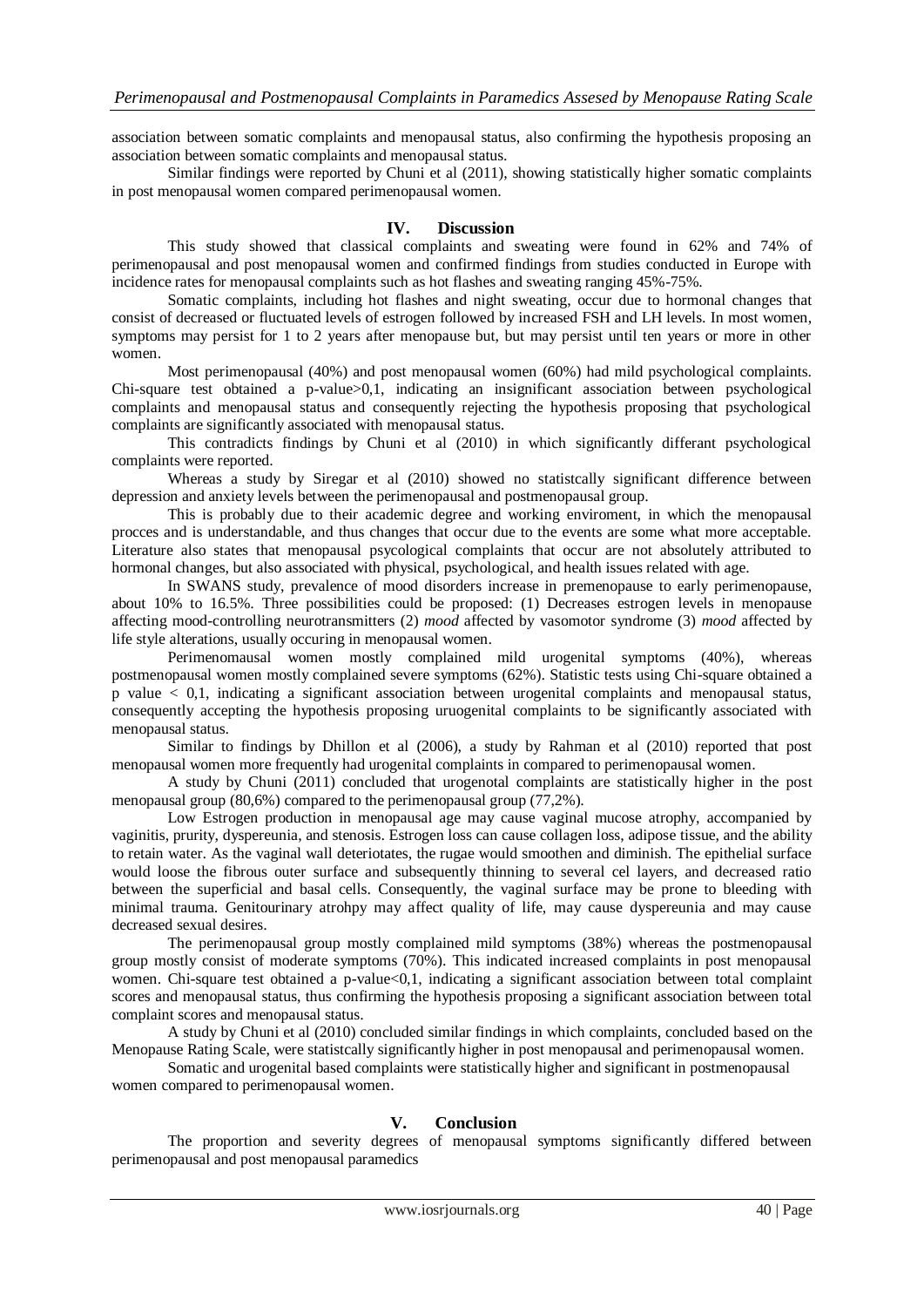#### **References**

- [1]. Williams RE, Levine KB, Kalilani L, Lewis J, Clark RV: Menopause-specific questionnaire assessment in US population-based study shows negative impact on health-related quality of life. Maturitas 2009, 62(2):153-9.
- [2]. Lu J, Liu J, Eden J: The experience of menopausal symptoms by Arabic women in Sydney. Climacteric 2007, 10:72-7.
- [3]. Rahman A, Zainudin S, Kar mun V. Assesment of Menopausal Symptoms Using Modified Menopause Rating Scale Among Middle Age Women in Kuching, Sarawak, Malaysia. Asia Pasific Family Medicine 2010,9:5.
- [4]. WHO. Women and Health : Today's Evidence Tomorrow's Agenda. Depart of Reproductive Health and Research WHO, 2009.
- [5]. Buckler H. The menopause transition: endocrine changes and clinical symptoms. J Br Menopause Soc 2005;11:61–5.
- [6]. Burger HG, Dudley EC, Robertson DM, Dennerstein L. Hormonal changes in the menopause transition. Recent Prog Horm Res 2002;57:257-75.
- [7]. Malacara JM, Canto de Cetina T, Bassol S, et al. Symptoms at pre- and postmenopause in rural and urban women from three States of Mexico. Maturitas 2002;43:11–9.
- [8]. Castelo-Branco C, Palacios S, Mostajo D, Tobar C, von Helde S. Menopausal transition inMovimawomen, a Bolivian Native-American. Maturitas 2005;51:380–5.
- [9]. Lee I, Wang HH: Pattern and related factors of self-care behavior among perimmenopausal women. Public Health Q 2001, 28:151- 60.
- [10]. Shanafelt TD, Barton DL, Adjei AA, Loprinzi CL: Pathophysiology and treatment of hot flashes. Mayo Clin Proc 2002, 77:1207- 1218.
- [11]. Fuh JI, Wang SJ, Lu SR, Juang KD, Chiu LM: The Kinmen women-health investigation (KIWI): a menopausal study of a population aged 40-54. Maturitas 2001, 39:117-24.
- [12]. Jong LF, Shun JW, Shiang RL, Kai DJ, Lung MC: The Kinmen women-health investigation (KIWI): a menopausal study of a population aged 40-54. Maturitas 2001, 39:117-12.
- [13]. Lori B, Crystal MS, Kavita N: Is This Women Perimenopausal. JAMA 2003, 289(7).
- [14]. Limeria L, Geraldo F, Lima G, Braz E, Magalhoe O, Dacosta C. Assistence to Women In Menopause: Speech Of Nurses. J Nurs UFPE,7(1):665-71, Mar,2013.
- [15]. Silitonga HN, Siregar MFG, Hutapea H, Nasution S. Depresi dan Cemas Masa Perimenopause dan Pascamenopause Pada Paramedis RSUP H Adam Malik dan RS Jejaring Medan. 2010.
- [16]. Zollner YF, Acquadro C, Schaefer M. Literature review of instruments to assess health-related quality of life during and after menopause. Qual Life Res 2005;14:309–27.
- [17]. Heinemann LAJ, Dominh T, Strelow F, Gerbsh S, Schnitker J, Schneider HPG. The Menopause Rating Scale (MRS) as outcome measure for hormone treatment? A validation study. Health Qual Life Outcomes 2004;2:67.
- [18]. Chedraui P, Aguirre W, Hidalgo L, Fayad L. Assesing Menopausal Symptoms Among Healthy Middle Aged Women With The Menopausal Rating Scale. Maturitas 57,2007.271-278.
- [19]. Potthoff P, Heinemann LAJ, Schneider HPG, Rosemeier HP, Hauser GA. Menopause-Rating Skala (MRS): Methodische Standardisierung in der deutschen Bev¨olkerung. Zentralbl Gynakol 2000;122:280–6.
- [20]. Heinemann K, Assmann A, M¨ohner S, Schneider HPG, Heinemann LAJ. Reliabilit¨at der Menopause-Rating-Skala (MRS). Untersuchung für die Deutsche Bev"olkerung. Zentralbl Gynakol 2002;124:161-3
- [21]. Burger H, Dudley E, Robertson D, Dennerstein L. Hormonal Changes in Menopause Transition. The Endocrine Society, August 2005.
- [22]. Goodman N, Cobin R, Ginzburg S, Katz I, Woode D. American Assiciation of Clinical Endocrinologist Medical Guidelines for Clinical Practice for The Diagnosis and Treatment of Menopause. Endocrine Practice,Vol.17. December 2011.
- [23]. Baziad A. Menopause. Endokrinologi Ginekologi. Jakarta 2002.
- [24]. Speroff L, Glass RH, Kase NG. Menopause and Postmenopausal Hormon Therapy. In Clinical Gynaecology Endocrinology and Infertility. Fifth Edition. William & Wilkins, Baltimore-USA, 1994; 5 : 583-650
- [25]. Jameson J. Hormonal Change in Menopause. Harrison's Endocrinology. McGraw Hill.2006.
- [26]. Shifren, J.L., Schiff, I., 2007. Menopause. *In*: Berek, J.S., ed. *Berek & Novak's Gynecology*. 14th ed. Stanford, California: Lippincott Williams & Wilkins, 1324-1340.
- [27]. Philp H. Hot Flashes, A Review of The Literature on Alternative and Complementary Treatment Approaches. Alternative Medicine Review. Vol 8, 2003.
- [28]. Bachmann G. Vasomotor Flushes in Menopausal Women. Am J Obstet Gynecol 1999;180.
- [29]. Albert K, Browell S. Estrogen, menopause, and mood regulation. Menopausal Medicine 2011.
- [30]. Heinemann K, et al. The Menopause Rating Scale: A Methodological review. Health and Quality of Life Outcome 2004,2:45
- [31]. Kakkar V, Chopra K, Kaur A, kaur I. Assesment of The Variation in Menopausal Symptoms With Age, Education and Working/non Working Status in North-Indian Subpopulation Using Menopause Rating Scale. Maturitas 57 (2007) 306-314.
- [32]. Monterrosa A, Blumel J, Chedraui. Increased Menopausal Symptoms Among Afro Colombian Women as Assessed With The Menopause Rating Scale. Maturitas 59 (2008) 182-190.

|                        |          | <b>Tabel 1. Sample Charecteristics</b> |          |               |  |
|------------------------|----------|----------------------------------------|----------|---------------|--|
| <b>Charecteristics</b> |          | Perimenopause                          |          | Postmenopause |  |
|                        | N        | $\frac{0}{0}$                          | N        | $\frac{0}{0}$ |  |
| Age (years)            |          |                                        |          |               |  |
| $45 - 50$              | 50       | 100                                    | 5        | 10            |  |
| 51-55                  | $\bf{0}$ | 0                                      | 45       | 90            |  |
| <b>Marital Status</b>  |          |                                        |          |               |  |
| <b>Married</b>         | 50       | 100                                    | 50       | 100           |  |
|                        | $\bf{0}$ | $\bf{0}$                               | $\bf{0}$ | $\bf{0}$      |  |
| <b>Not Married</b>     | $\bf{0}$ | $\bf{0}$                               | $\bf{0}$ | $\bf{0}$      |  |
| Widow                  |          |                                        |          |               |  |
| Academic degree        |          |                                        |          |               |  |
| <b>SPK</b>             | 5        | 10                                     | 10       | 20            |  |
| <b>Diploma</b>         | 26       | 52                                     | 32       | 64            |  |

#### **Tables and Figures**